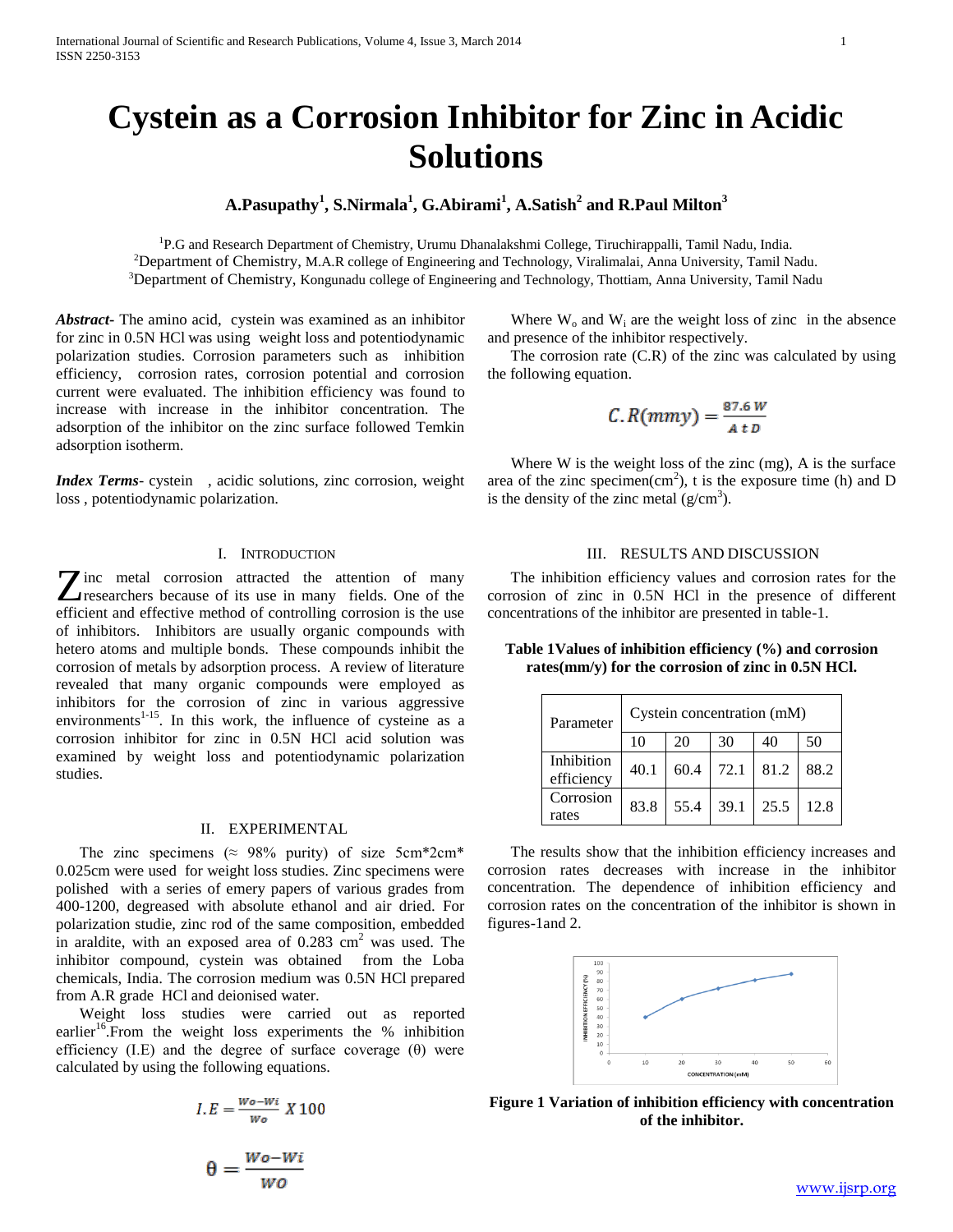

**Figure 2 Variation of corrosion rates with concentration of the inhibitor.**

 Table-2 gives the various corrosion kinetic parameters such as corrosion potential  $(E_{corr})$ , corrosion current( $I_{corr}$ ) and anodic and cathodic Tafel slopes  $(b_a \text{ and } b_c)$  obtained from the potentiodynamic polarization studies.

## **Table-2 The corrosion kinetic parameters obtained from polarization studies.**

| Inhibitor<br>conc. | $E_{\rm corr}$<br>mV | Tafel slopes<br>$mV$ dec <sup>-1</sup> |    | $I_{\rm corr}$<br>mA | I.E<br>(% ) |
|--------------------|----------------------|----------------------------------------|----|----------------------|-------------|
| (mM)               |                      | bc                                     | ba | $\text{cm}^{-1}$     |             |
| <b>Blank</b>       | $-996$               | 128                                    | 48 | 2.90                 |             |
| 10                 | $-960$               | 134                                    | 52 | 1.71                 | 40.9        |
| 20                 | $-948$               | 138                                    | 56 | 1.13                 | 60.8        |
| 30                 | $-941$               | 144                                    | 59 | 0.78                 | 73.1        |
| 40                 | $-934$               | 151                                    | 63 | 0.52                 | 81.9        |
| 50                 | $-929$               | 158                                    | 68 | 0.35                 | 87.5        |

 From the table it can be observed that with the increase in the concentraton of the inhibitor, the values of  $E_{\text{corr}}$  for zinc becomes less negative indicating the strong adsorption of the inhibitor molecules on the metal surface leading to the reduction in corrosion of the metal. The values of  $I_{\text{corr}}$  decreases with the increase in the concentration of the inhibitor. This also indicates the reduction in the corrosion of the zinc in the presence of the inhibitor. The values of both ba and bc increases with increase in the concentration of the inhibitor .Both the values increase almost equally which indicates that the corrosion inhibition of zinc in 0.5N HCl is under mixed control. The values of inhibition efficiency obtained from the weight loss and polarization studies agree very well.

 Cystein molecule possess sulphur, nitrogen and oxygen atoms which are potential adsorption centers due to the presence of lone pair of electrons on these atoms. With these electron pairs, these atoms can easily get attached with the metal surface by adsorption. This leads to the formation of strong, uniform layer of the inhibitor molecules on the metal surface. This layer acts as a barrier between the metal and the aggressive media, thus the metal gets protected.

## IV. ADSORPTION ISOTHERMS

 From the weight loss measurements the degree of surface coverage (θ) for various concentrations of the inhibitor were evaluated. Langmuir's isotherm was tested by plotting  $C/\theta$  vs C and no straight line was obtained which indicated that the adsorption of the inhibitor on the surface of the zinc from in 0.5N HCl does not obey Langmuir's adsorption isotherm. Then Temkin adsorption isotherm was tested by plotting log C Vs  $\theta$ and a straight line was obtained, this shows that Temkin isotherm was followed. Figure -3 shows the Temkin adsorption isotherm plot for zinc in in 0.5N HCl.



**Figure 3 Temkin adsorption isotherm plot for zinc in 0.5 N HCl containing different concentrations of the inhibitor**

### V. CONCLUSIONS

The main conclusions drawn from this study are.

1.The inhibitor , cystein performed well in 0.5 N HCl and exhibited 88% of inhibition efficiency at 50 mM concentration of the inhibitor.

2. The inhibitor affects both the anodic and cathodic processes and hence the inhibitor is of mixed type.

3. The adsorption of the inhibitor on zinc metal surface from 0.5N HCl obeyed Temkin adsorption isotherm.

#### **REFERENCES**

- [1] Kawai,S., Kato,H., Hatoushika, Y., and Yasumasa,M., Denki Kagaku, 43, (1975) 127.
- [2] Cavallaro, L., Felloni, L., and Trabanelli, G., 1st Euro.Symp.Corro. Inhibition, University of Ferrara, Ferrara, Italy, (1960) p 129.
- [3] Antropov, L.I., Zasch. Metal. 6, (1970) 440.
- [4] Biallazo, S., Elektrokhimiya, 1, (19651137).
- [5] Aziz, K., and Shams El din A.M., Corros.Sci, 5, (1965)489.
- [6] Ramamani, R., and Shanmuganadhan, S.P., Current Science, 37, (1968)39.
- [7] Machu, W., and Gouda, V.K., Werkst.Korro. 13, (1962)745.
- [8] Antropov, L.I., Zasch. Metal. 6, (1970)440.
- [9] Elkhar Abo, B., Mostafa, K.M., Kamal,I.A., and Abdel Hamid, K., Ind.J.Chem, 15A, 0 (1977)1010.
- [10] Abdel Aal, M.S., Abdel Wahab, A.A., and El Saeed, A., Corrosion, 37, (1981)557.
- [11] Stupnisek Lisac, E., Podbrscek, S., and Soric, T., J. Appl. Electrochem, 24, (1994)779.
- [12] Stupnisek Lisac, E., Kasumic, D., and Varkapic Furae, Corrosion, 51, (1997)767.
- [13] Mourad, M.Y., Saliman, S.A., and Elmetaal, Bull . Soc. Chim, France, 6, (1991)832.
- [14] Mani, N., Venkatakrishna Iyer, S., and Lal Bahadur, Trans. SAEST, 38, (2003)67.
- [15] Agarwal, Y.K., Talati, J.D., Shah, M.D., Desai, M.N., and Shah, N.K., Corros.Soc, 46, (2003)633.
- [16] S.Muralidharan, M.A.Quraishi and Venkatakrishna Iyer, Corros.Sci.,37(1995) 1739.